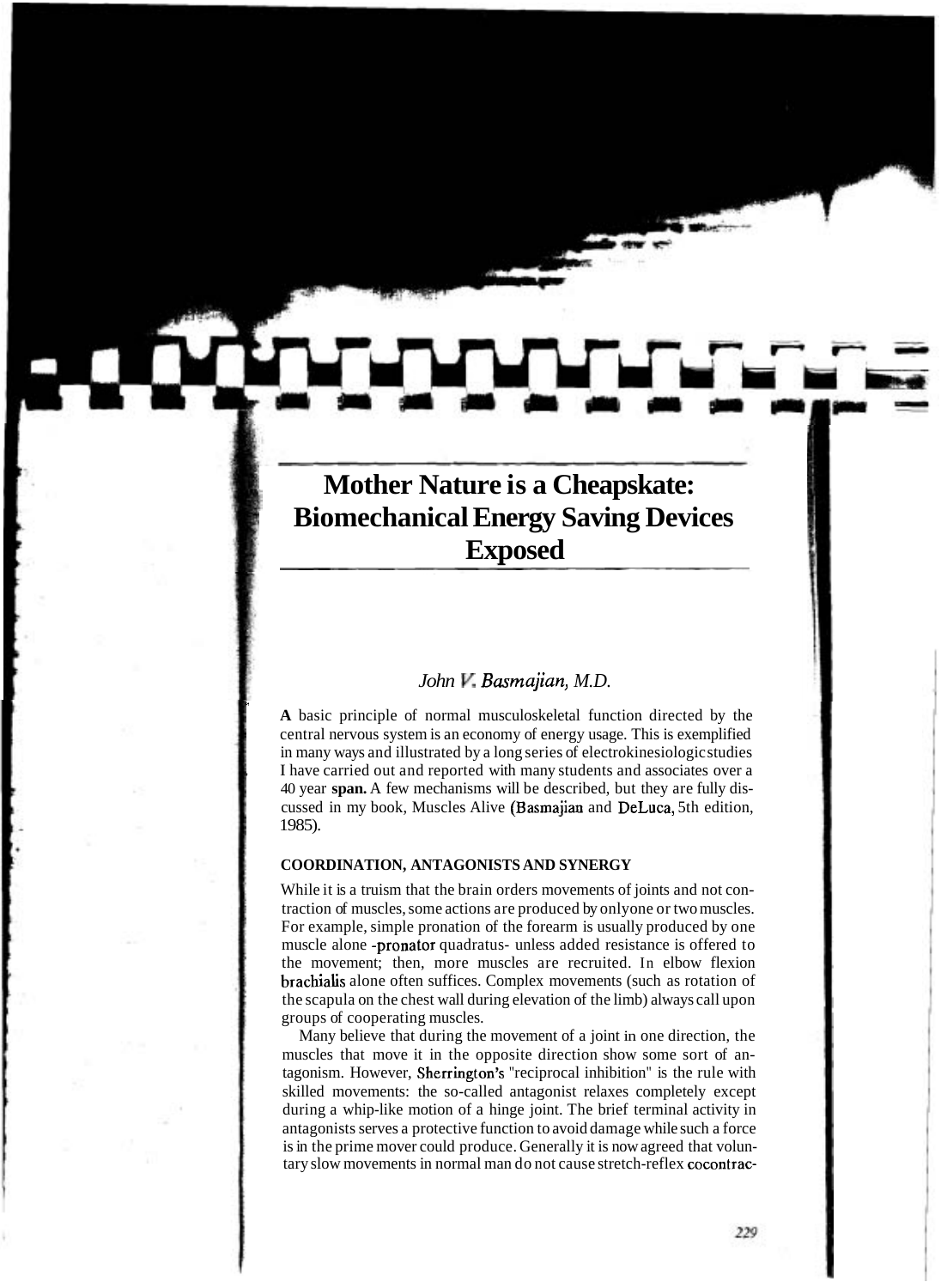tion of the antagonists; rather, such contractions occur only with rapid movements.

There is a pattern of responses in which low unsustained activity occurs in antagonists at low speeds of voluntary flexion and extension of the elbow; at middle speeds there are successive activities in the agonist and antagonist, including common electrical silence; at high speed of flexion and extension there is partial overlapping phasic activities in agonist and antagonist. muscles that flood into players that flood into players in the players of  $\mathbb{R}$ 

In effect, cocontraction of antagonists occurs to a greater or lesser degree in some movements, in some people, at some ages and under some circumstances. With increasing age and training at slower speeds, it tends to reduce to nil. When it occurs, it sometimes is due to reflexes and sometimes appears to be an extravagant overflow. Because nervous coordination is so fine, there is no need for muscles to act consistently in antagonism to others.

#### **CONTROL OF MOVEMENT**

Skilled movements are performed with an economy of muscular actions dependent upon impulses being sent to only one or two muscles or even a localized area of one muscle. What the brain has "learned" is patterning of these actions by means of a progressive inhibition of the inefficient mass responses that were natural to the child. Some movements are extremely economical in the well-trained person. Muscles have several (sometimes many) component parts which are recruited in different functions at different times. Local activity is patterned by progressive inhibition of motoneurons until an acceptable performance is achieved. Our studies of elbow flexion and thenar muscles that show the interplay of motor unit functions dedicated to specific postures and movements clearly indicate that the positioning of limbs is predetermined by sets of motor units which are permitted to act for that position. The same appears to be true for welllearned movements. The learned patterns are called "specificity" by physical educators. The mosaic of spinal motoneurons is dedicated to the learned response of a specific posture or movement of a joint through space. The ultimately superior performance of a skilled movement depends on the reproducibility of the idea., an economically spare mosaic <sup>I</sup>of motoneuronal activity.

Given visual and auditory cues through electronic amplification and feedback, subjects can be quickly trained to consciously activate single motoneurons with great precision. But conscious activation of single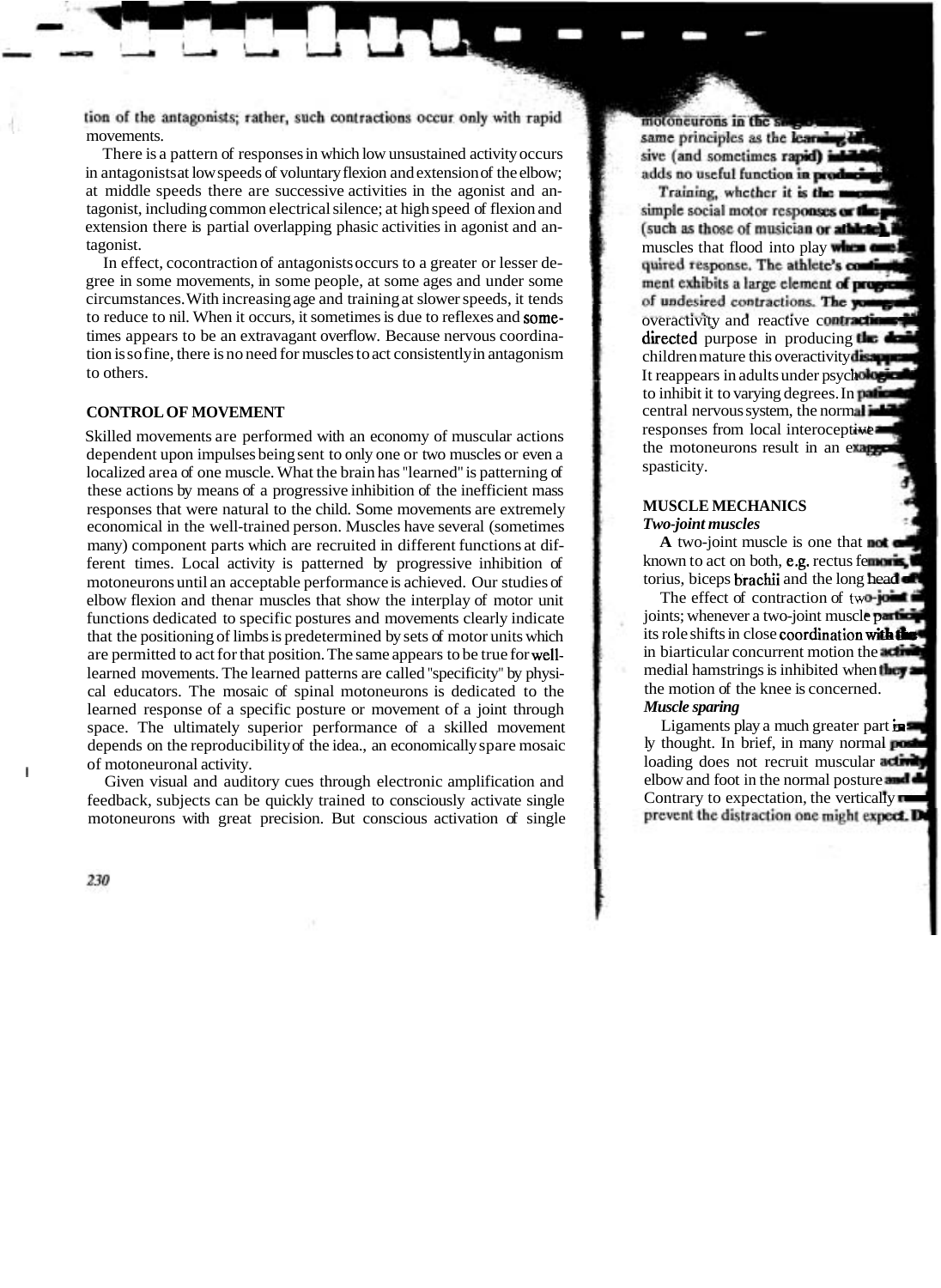motoneurons in the single-motor-unit training paradigm depends on the same **principles as** the learning of any other novel tasks, that is, progres-<br>sive (and sometimes **rapid)** inhibition of the motoneuronal activity that adds no useful function in producing a desired motor response.

> Training, whether it is the unconscious process of the child learning simple social motor responses or the preparation for a specific skilled act (such as those of musician or athlete), is a progressive inhibition of many muscles that flood into play when one first attempts to produce the required response. The athlete's continued drill to perfect a skilled movement exhibits a large element of progressively more successful repression of undesired contractions. The young animal has enormous amounts of overactivity and reactive contractions in muscles that are serving no directed purpose in producing the desired movement or posture. As children mature this overactivity disappears and is absent in normal adults. It reappears in adults under psychological stress, but people can be trained to inhibit it to varying degrees. In patients with diseases and injuries of the central nervous system, the normal inhibition pattern is lacking; then mass responses from local interoceptive and exteroceptive bombardments of the motoneurons result in an exaggerated mass response described as spasticity.

#### **MUSCLE MECHANICS**

#### *Two-joint muscles*

**A** two-joint muscle is one that not only crosses two joints but is also known to act on both, e.g. rectus femoris, the hamstrings, gracilis and sartorius, biceps brachii and the long head of triceps.

The effect of contraction of two-joint muscles is never limited to one joints; whenever a two-joint muscle participates in a monarticular motion, its role shifts in close coordination with the other muscles. We showed that in biarticular concurrent motion the activity of the rectus femoris and the medial hamstrings is inhibited when they are antagonists, especially when the motion of the knee is concerned. *Muscle sparing* 

#### Ligaments play a much greater part in supporting loads than is generally thought. In brief, in many normal postures even heavy transarticular loading does not recruit muscular activity. Included are the shoulder, elbow and foot in the normal posture and during suspension by the hands. Contrary to expectation, the vertically running muscles are not active to prevent the distraction one might expect. During suspensory behaviour by